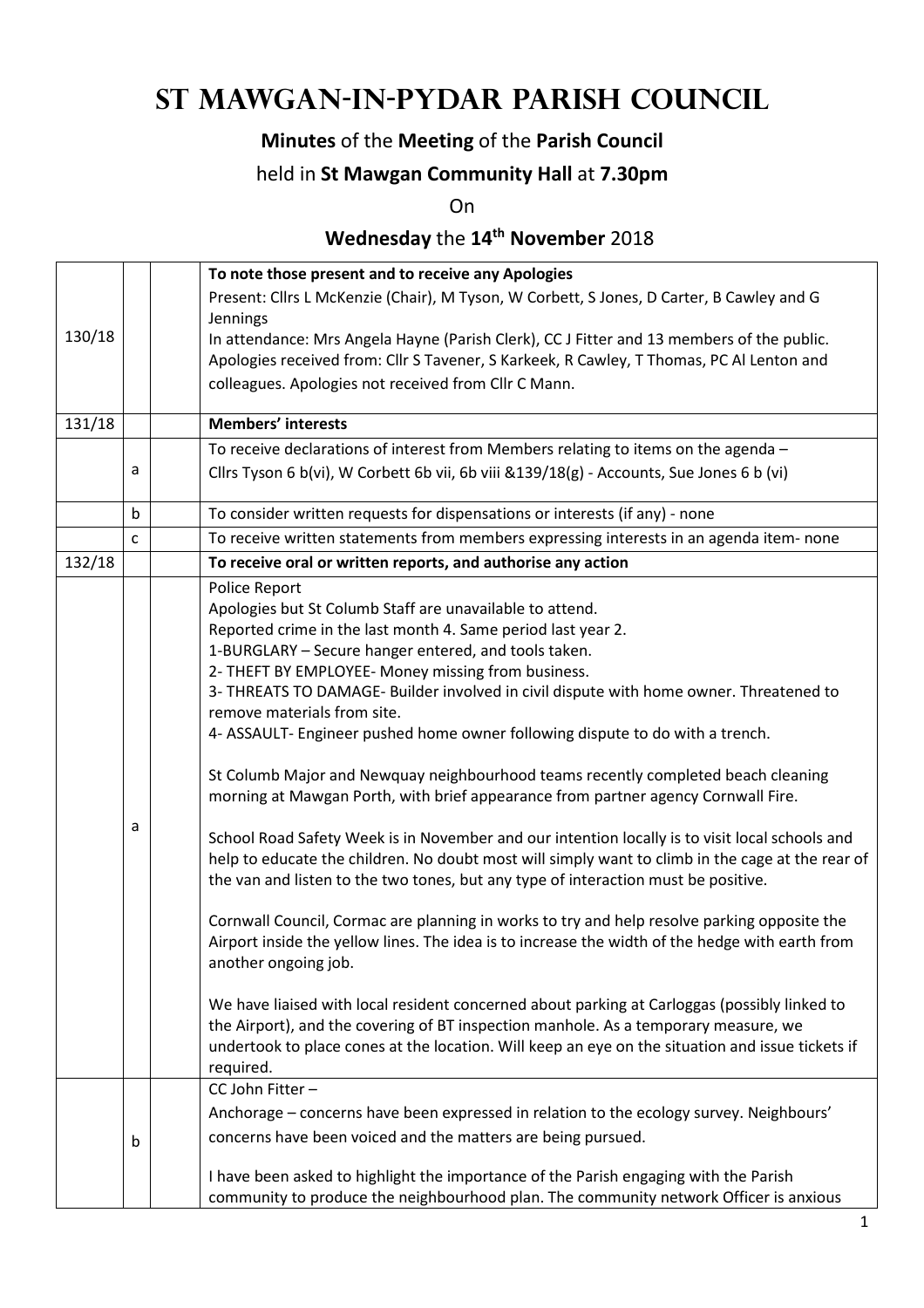|                                                                                                                                                                                                                                                                                                                                                 |                                                                                                                                                                                                                                                                                      |     | that this should happen as soon as possible and is always ready to help and give advice when                                                                                                                                                                                 |  |  |  |  |  |
|-------------------------------------------------------------------------------------------------------------------------------------------------------------------------------------------------------------------------------------------------------------------------------------------------------------------------------------------------|--------------------------------------------------------------------------------------------------------------------------------------------------------------------------------------------------------------------------------------------------------------------------------------|-----|------------------------------------------------------------------------------------------------------------------------------------------------------------------------------------------------------------------------------------------------------------------------------|--|--|--|--|--|
|                                                                                                                                                                                                                                                                                                                                                 |                                                                                                                                                                                                                                                                                      |     | asked.                                                                                                                                                                                                                                                                       |  |  |  |  |  |
|                                                                                                                                                                                                                                                                                                                                                 | Increasingly, Parishes who wish to protect their Parish from development which they feel is<br>unsuitable or against their wishes have relied on the NPPF or the Cornwall Local Plan.<br>St Mawgan P.C would have a much better chance of success on the occasions that they wish to |     |                                                                                                                                                                                                                                                                              |  |  |  |  |  |
|                                                                                                                                                                                                                                                                                                                                                 |                                                                                                                                                                                                                                                                                      |     | object, if they had a neighbourhood plan in place which would respect the views of the<br>community of which they serve.                                                                                                                                                     |  |  |  |  |  |
| The Cabinet member for planning has accepted that the present stance of 'no information' to<br>Cornwall Council members regarding progress of enforcement cases, has caused a great deal<br>of concern. A new policy has been put in place where members will be given information on a<br>confidential basis as to progress on any complaints. |                                                                                                                                                                                                                                                                                      |     |                                                                                                                                                                                                                                                                              |  |  |  |  |  |
| I, along with two residents from Trenance, met at Trevarrian with the highways Officer and the<br>management of the cheese factory to discuss what traffic hazard steps are being taken to<br>address a raised curb stone.                                                                                                                      |                                                                                                                                                                                                                                                                                      |     |                                                                                                                                                                                                                                                                              |  |  |  |  |  |
| Early in the new year Cornwall Council will undertake at the request of any Parish or town, the<br>review of their boundaries which, if successful will come into force in 2021 along with the new<br>Cornwall Council boundaries. I suspect the residents of Tregurrian may have a view on this.<br>Submit request to CC.                      |                                                                                                                                                                                                                                                                                      |     |                                                                                                                                                                                                                                                                              |  |  |  |  |  |
|                                                                                                                                                                                                                                                                                                                                                 |                                                                                                                                                                                                                                                                                      |     | Progress continues to be made regarding the Telefonica mast at the airport. All the paper<br>work has been completed, and so it now is very much in the hands of the company doing the<br>installation.                                                                      |  |  |  |  |  |
|                                                                                                                                                                                                                                                                                                                                                 | c                                                                                                                                                                                                                                                                                    |     | The Clerk - circulated prior to the meeting, including the Schedule of PC Meetings for 2019<br>seeking approval. Proposed by S Jones and seconded by Cllr D Carter resolved to approve.<br>Action: Clerk to upload the Schedule of Meetings onto the Parish Council website. |  |  |  |  |  |
| 133/18                                                                                                                                                                                                                                                                                                                                          |                                                                                                                                                                                                                                                                                      |     | Public Participation - This item will last no longer than 10 minutes (unless agreed by the Chair),<br>and refers to items on the Agenda                                                                                                                                      |  |  |  |  |  |
|                                                                                                                                                                                                                                                                                                                                                 |                                                                                                                                                                                                                                                                                      |     | Mr Jonathan Brown in respect of Agenda item 135/18b(ii): PA18/04468 - Beach View<br>Trenance.                                                                                                                                                                                |  |  |  |  |  |
|                                                                                                                                                                                                                                                                                                                                                 |                                                                                                                                                                                                                                                                                      | ii  | Anton in respect of Agenda item 135/18b(iv) PA18/09070 - Seavista.                                                                                                                                                                                                           |  |  |  |  |  |
|                                                                                                                                                                                                                                                                                                                                                 |                                                                                                                                                                                                                                                                                      | iii | Mrs S Walters (Situ8), on behalf of applicants Agenda item 135/18b(vi) PA18/09327 - Ox Lane<br>and 135/18b(x) PA18/09799 - Land West of Three Corners.                                                                                                                       |  |  |  |  |  |
|                                                                                                                                                                                                                                                                                                                                                 |                                                                                                                                                                                                                                                                                      | iv  | Sarah Howie in respect of Agenda item 135/18 viii PA18/10361 - Workshop and Land North of<br>the Lodge Trevenna Cross.                                                                                                                                                       |  |  |  |  |  |
|                                                                                                                                                                                                                                                                                                                                                 |                                                                                                                                                                                                                                                                                      |     | Minutes of the Parish Council Meeting -                                                                                                                                                                                                                                      |  |  |  |  |  |
| 134/18                                                                                                                                                                                                                                                                                                                                          |                                                                                                                                                                                                                                                                                      |     | To Resolve that the Minutes of the meeting held on 10 <sup>th</sup> October 2018 are an accurate record<br>and duly signed by the Chair. Proposed by Cllr Corbett and seconded by Cllr Tyson and<br>resolved to accept.                                                      |  |  |  |  |  |
| 135/18                                                                                                                                                                                                                                                                                                                                          |                                                                                                                                                                                                                                                                                      |     | <b>PLANNING</b>                                                                                                                                                                                                                                                              |  |  |  |  |  |
|                                                                                                                                                                                                                                                                                                                                                 | a                                                                                                                                                                                                                                                                                    |     | Pre-App Consultation - none received.                                                                                                                                                                                                                                        |  |  |  |  |  |
|                                                                                                                                                                                                                                                                                                                                                 | b                                                                                                                                                                                                                                                                                    |     | Planning - new applications - to discuss and decide on response to Cornwall Council                                                                                                                                                                                          |  |  |  |  |  |
|                                                                                                                                                                                                                                                                                                                                                 |                                                                                                                                                                                                                                                                                      |     | PA18/08629. Applicant: Mr and Mrs McLuskie. Proposal: Extending of existing hip roof to main                                                                                                                                                                                 |  |  |  |  |  |
|                                                                                                                                                                                                                                                                                                                                                 |                                                                                                                                                                                                                                                                                      | Ť   | building and proposed new flat roof dormer. Replacing of existing bay window to main<br>building. Refurbishment of existing lodges. Location: Blue Bay Hotel Trenance Mawgan Porth<br><b>TR8 4DA.</b>                                                                        |  |  |  |  |  |
|                                                                                                                                                                                                                                                                                                                                                 |                                                                                                                                                                                                                                                                                      |     | Deferred from October meeting to allow for public consultation period.                                                                                                                                                                                                       |  |  |  |  |  |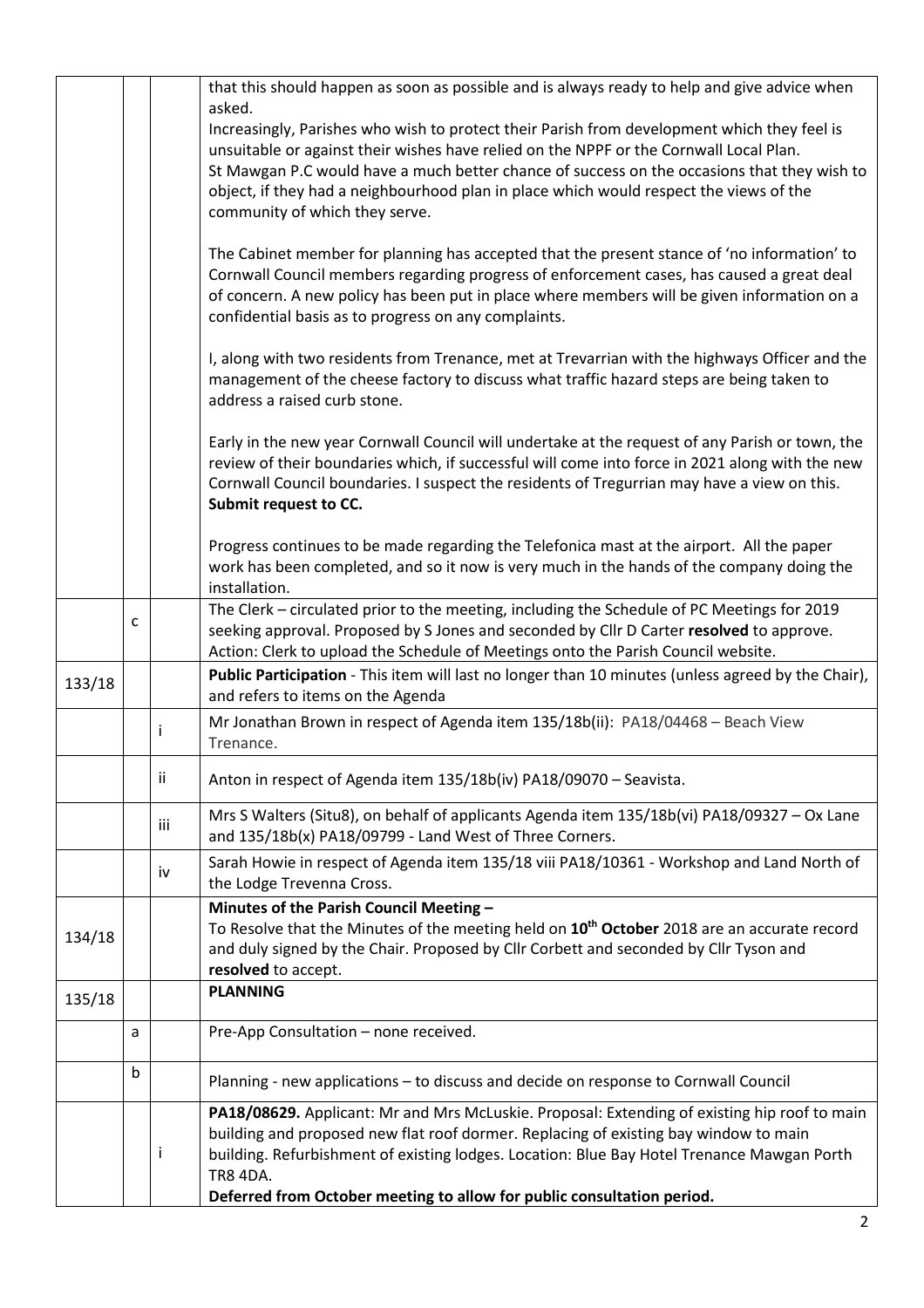|      |                                                                                            |     | Cllr W Corbett proposed and seconded by Cllr Tyson and it was resolved no objection            |  |  |  |  |
|------|--------------------------------------------------------------------------------------------|-----|------------------------------------------------------------------------------------------------|--|--|--|--|
|      |                                                                                            |     | PA18/04468 Applicant: Mr and Mrs Chris and Fiona Heritage. Proposal: Demolition of existing    |  |  |  |  |
|      |                                                                                            |     | dwelling and construction of a replacement dwelling - amended plans. Location: Beach View      |  |  |  |  |
|      |                                                                                            | ii. | Trenance Mawgan Porth TR8 4DB.                                                                 |  |  |  |  |
|      |                                                                                            |     | Proposed by Cllr Corbett and seconded by Cllr Tyson and resolved that the PC maintain their    |  |  |  |  |
|      |                                                                                            |     | previous objection.                                                                            |  |  |  |  |
|      | PA18/09361. Applicant: Mr and Mrs Louveaux. Proposal: Listed building consent for          |     |                                                                                                |  |  |  |  |
| iii  |                                                                                            |     | replacement of the rear door to the property. Location: The Old Rectory St Mawgan TR8 4EZ.     |  |  |  |  |
|      |                                                                                            |     | Proposed by Cllr W Corbett and seconded by Cllr S Jones and resolved no objection and will     |  |  |  |  |
|      | defer to the Listed Buildings Officer's judgement.                                         |     |                                                                                                |  |  |  |  |
|      |                                                                                            |     | PA18/09070. Applicant: Mrs K Page. Proposal: Redevelopment of existing bed and breakfast       |  |  |  |  |
|      |                                                                                            |     | accommodation to provide a single terrace of three units comprising two C3 dwelling houses     |  |  |  |  |
|      |                                                                                            | iv  | and 1 holiday let along with the change of use of the existing annex to use as a holiday let.  |  |  |  |  |
|      |                                                                                            |     | Location: Seavista Mawgan Porth TR8 4AL. Proposed by Cllr W Corbett and seconded by Cllr G     |  |  |  |  |
|      |                                                                                            |     |                                                                                                |  |  |  |  |
|      | Jennings and resolved no objection.                                                        |     |                                                                                                |  |  |  |  |
|      |                                                                                            |     | PA18/09985. Applicant: Mr Edward Stein. Proposal: Notification of proposed works to trees      |  |  |  |  |
|      |                                                                                            | v   | within a conservation area - Felling of 12 Elm trees. Location: St Johns St Mawgan TR8 4ES     |  |  |  |  |
|      |                                                                                            |     | As this application is for works to trees in a Conservation Area, it will be decided under     |  |  |  |  |
|      |                                                                                            |     | delegated authority. Noted.                                                                    |  |  |  |  |
|      |                                                                                            |     | Cllrs C Tyson and S Jones left the room at this juncture                                       |  |  |  |  |
|      |                                                                                            |     | PA18/09327. Applicant: Mr A Williams. Proposal: Outline application for residential            |  |  |  |  |
|      |                                                                                            | vi  | development (up to 2 houses) with all matters reserved. Location: The Shed Ox Lane St          |  |  |  |  |
|      |                                                                                            |     | Mawgan TR8 4EU. Cllr W Corbett proposed, and Cllr G Jennings seconded and resolved to          |  |  |  |  |
|      |                                                                                            |     | object.                                                                                        |  |  |  |  |
|      |                                                                                            |     | Cllrs C Tyson and S Jones returned to the room; Cllr W Corbett left the room at this juncture  |  |  |  |  |
|      |                                                                                            |     | PA18/09634 Applicant: Mr and Mrs Curley. Proposal: Barn conversion. Location: Land and         |  |  |  |  |
|      |                                                                                            | vii | Buildings East of Polgreen Farm Barn Polgreen St Mawgan. Proposed by Cllr S Jones and          |  |  |  |  |
|      |                                                                                            |     | seconded by Cllr G Jennings and resolved no objection.                                         |  |  |  |  |
|      |                                                                                            |     | PA18/10361. Applicant: Mark Etherington and Sarah Howie. Proposal: Conversion of existing      |  |  |  |  |
| viii |                                                                                            |     | workshop to single dwelling. Location: Workshop and Land North of the Lodge Trevenna Cross     |  |  |  |  |
|      |                                                                                            |     | St Mawgan. Proposed by Cllr S Jones and seconded by Cllr Jennings and resolved no objection.   |  |  |  |  |
|      |                                                                                            |     |                                                                                                |  |  |  |  |
|      |                                                                                            |     | Cllr W Corbett returned to the meeting                                                         |  |  |  |  |
|      |                                                                                            |     | PA18/09588. Applicant: Ms Alisha Buck, St Austell Brewery. Proposal: Change of use of field    |  |  |  |  |
|      |                                                                                            |     | (non-agricultural) to allow erection of glamping holiday pods, with associated pedestrian      |  |  |  |  |
|      |                                                                                            | ix  | access paths and drainage. Location: Land North East of The Travellers Rest Trevarrian. Cllr W |  |  |  |  |
|      |                                                                                            |     | Corbett and seconded by S Jones and resolved to object. Cllr G Jennings abstained.             |  |  |  |  |
|      |                                                                                            |     |                                                                                                |  |  |  |  |
|      |                                                                                            |     | Cllr W Corbett left the meeting at this juncture                                               |  |  |  |  |
|      |                                                                                            |     | PA18/09799. Applicant Mr B Loring. Proposal: Outline application for the construction of up to |  |  |  |  |
|      |                                                                                            | x   | 2 dwellings with all matters reserved. Location: Land West of Three Corners Trenance Mawgan    |  |  |  |  |
|      |                                                                                            |     | Porth. Proposed by S Jones and Seconded by Cllr C Tyson and resolved to object.                |  |  |  |  |
|      |                                                                                            |     | Cllr W Corbett returned to the meeting                                                         |  |  |  |  |
|      |                                                                                            |     | PA18/10289. Applicant Mrs Sarah Collins. Proposal: Two storey rear and single storey side      |  |  |  |  |
|      | хi                                                                                         |     | extension. Location: Shepherds Purse Access to Four Ways Trevarrian Newquay. Proposed by       |  |  |  |  |
|      |                                                                                            |     | Cllr G Jennings and seconded by Cllr C Tyson and resolved no objection.                        |  |  |  |  |
|      | C                                                                                          |     | To consider planning applications received before meeting                                      |  |  |  |  |
|      |                                                                                            |     |                                                                                                |  |  |  |  |
|      |                                                                                            |     | PA18/09870. Applicant Mr Fox. Proposal: Extension and reconfiguration of existing dwelling.    |  |  |  |  |
|      |                                                                                            |     | (Revision of approved application PA18/03566). Location: Sea Ways Gwel An Mor Mawgan           |  |  |  |  |
|      | Porth. Proposed by Cllr W Corbett and seconded by Cllr D Carter and resolved no objection. |     |                                                                                                |  |  |  |  |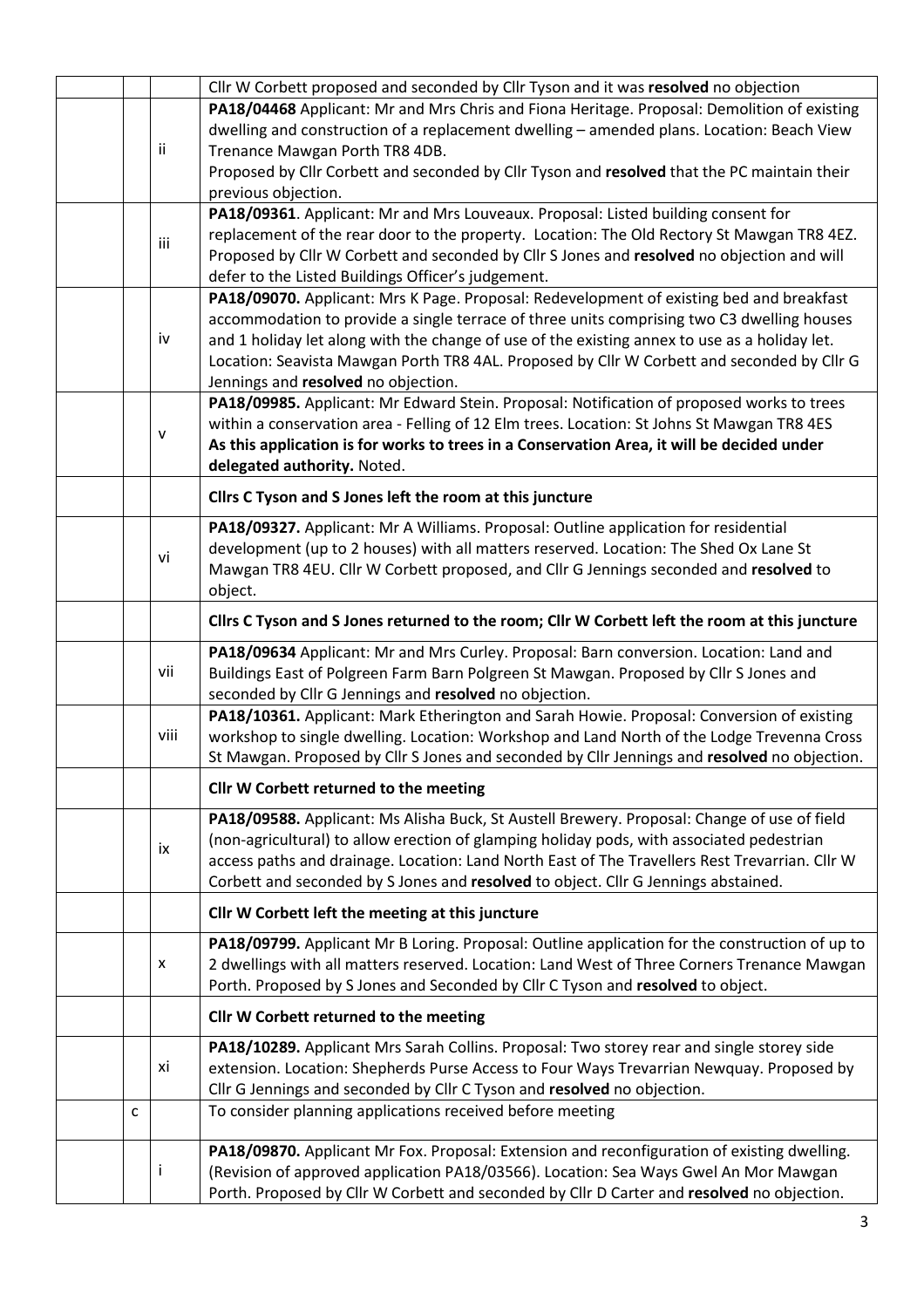|                                                                                                                                                                                                                                                                                                       | d                                                                                                                                                                                                                                                                                                                                                                                                                                                                                                                                                                                     |                | To note Advices and Decisions by Cornwall Council:                                                                                                                                                                                                                                                                                                                                                                                                                                                                                                     |  |
|-------------------------------------------------------------------------------------------------------------------------------------------------------------------------------------------------------------------------------------------------------------------------------------------------------|---------------------------------------------------------------------------------------------------------------------------------------------------------------------------------------------------------------------------------------------------------------------------------------------------------------------------------------------------------------------------------------------------------------------------------------------------------------------------------------------------------------------------------------------------------------------------------------|----------------|--------------------------------------------------------------------------------------------------------------------------------------------------------------------------------------------------------------------------------------------------------------------------------------------------------------------------------------------------------------------------------------------------------------------------------------------------------------------------------------------------------------------------------------------------------|--|
|                                                                                                                                                                                                                                                                                                       |                                                                                                                                                                                                                                                                                                                                                                                                                                                                                                                                                                                       | i              | PA18/05105 APPROVED Applicant: Mr Rolf Munding. Proposal: Renovation, extension and re-<br>use of existing listed agricultural buildings, demolition of existing pole barn, construction of<br>earth sheltered building for spa treatments, provision of car park, landscaping and other<br>associated development to create luxury spa resort with six holiday accommodation units (re-<br>submission of revised scheme following the refusal of application refs. PA16/12074 and<br>PA16/12075). Location: Whitewater Farm St Columb TR9 6DR. Noted. |  |
|                                                                                                                                                                                                                                                                                                       | PA18/05106 APPROVED Applicant: Mr Rolf Munding. Proposal: Listed building consent for<br>renovation, extension and re-use of existing listed agricultural buildings, demolition of existing<br>pole barn, construction of earth-sheltered building for spa treatments, provision of car park,<br>ii<br>landscaping and other associated development to create luxury spa resort with six holiday<br>accommodation units (resubmission of revised scheme following the refusal of application<br>refs. PA16/12074 and PA16/12075). Location: Whitewater Farm St Columb TR9 6DR. Noted. |                |                                                                                                                                                                                                                                                                                                                                                                                                                                                                                                                                                        |  |
| PA17/06991. APPROVED Applicant: Mr & Mrs Alan & Lynda Evans. Proposal: Conversion of<br>redundant agricultural barn to dwelling, provision of vehicular access and parking, and garden<br>iii<br>amenity space. Location: Agricultural Barn West of Little Lanherne Farm St Mawgan TR8 4HH.<br>Noted. |                                                                                                                                                                                                                                                                                                                                                                                                                                                                                                                                                                                       |                |                                                                                                                                                                                                                                                                                                                                                                                                                                                                                                                                                        |  |
| PA18/01851/PREAPP WITHDRAWN Applicant: Yngve Olsen Hvoslef. Proposal: Pre-application<br>iv<br>advice for restoration and conversion of old chapel/cottage. Location: Land West of Gluvian<br>Flamank Farm Mawgan Porth TR8 4BG. Noted.                                                               |                                                                                                                                                                                                                                                                                                                                                                                                                                                                                                                                                                                       |                |                                                                                                                                                                                                                                                                                                                                                                                                                                                                                                                                                        |  |
|                                                                                                                                                                                                                                                                                                       | The following were received after the Agenda was posted                                                                                                                                                                                                                                                                                                                                                                                                                                                                                                                               |                |                                                                                                                                                                                                                                                                                                                                                                                                                                                                                                                                                        |  |
|                                                                                                                                                                                                                                                                                                       | PA18/07799 APPROVED. Applicant: Mr David Irish. Location: 1 White Lodge Apartments<br>Mawgan Porth TR8 4BN. Proposal: Change of use from holiday restricted dwelling to<br>unrestricted residential dwelling. Noted.                                                                                                                                                                                                                                                                                                                                                                  |                |                                                                                                                                                                                                                                                                                                                                                                                                                                                                                                                                                        |  |
|                                                                                                                                                                                                                                                                                                       | PA18/08389 APPROVED. Applicant: See Agent Details. Location: 7 White Lodge Apartments<br>vi<br>Mawgan Porth TR8 4BN. Proposal: Change of use from holiday restricted dwellings to<br>unrestricted residential dwellings. Noted.                                                                                                                                                                                                                                                                                                                                                       |                |                                                                                                                                                                                                                                                                                                                                                                                                                                                                                                                                                        |  |
|                                                                                                                                                                                                                                                                                                       |                                                                                                                                                                                                                                                                                                                                                                                                                                                                                                                                                                                       | vii            | PA18/08392 APPROVED. Applicant: See Agent Details Location: 8 White Lodge Apartments<br>Mawgan Porth Newquay Cornwall TR8 4BN Proposal: Change of use from holiday restricted<br>dwellings to unrestricted residential dwellings. Noted.                                                                                                                                                                                                                                                                                                               |  |
| Enforcement- new case and decisions<br>Menalyhl Yard -<br>e                                                                                                                                                                                                                                           |                                                                                                                                                                                                                                                                                                                                                                                                                                                                                                                                                                                       | Gluvian Yard - |                                                                                                                                                                                                                                                                                                                                                                                                                                                                                                                                                        |  |
|                                                                                                                                                                                                                                                                                                       |                                                                                                                                                                                                                                                                                                                                                                                                                                                                                                                                                                                       |                | <b>WORKING GROUPS</b> - to receive reports (if any), and agree any necessary action and                                                                                                                                                                                                                                                                                                                                                                                                                                                                |  |
| 136/18                                                                                                                                                                                                                                                                                                |                                                                                                                                                                                                                                                                                                                                                                                                                                                                                                                                                                                       |                | expenditure:                                                                                                                                                                                                                                                                                                                                                                                                                                                                                                                                           |  |
|                                                                                                                                                                                                                                                                                                       | a                                                                                                                                                                                                                                                                                                                                                                                                                                                                                                                                                                                     |                | Amenities-                                                                                                                                                                                                                                                                                                                                                                                                                                                                                                                                             |  |
|                                                                                                                                                                                                                                                                                                       |                                                                                                                                                                                                                                                                                                                                                                                                                                                                                                                                                                                       | Ť              | St Mawgan toilets - Amenity Working Group meeting (5.11.18) - report circulated prior to<br>meeting. Action. Cllr D Carter to liaise with the Clerk to obtain a survey of the site                                                                                                                                                                                                                                                                                                                                                                     |  |
|                                                                                                                                                                                                                                                                                                       |                                                                                                                                                                                                                                                                                                                                                                                                                                                                                                                                                                                       | ii.            | St Mawgan toilets lights - to agree to replacement light fittings at circa £20 per unit x 7. Whilst<br>formulating a plan to upgrade the toilet block it was resolved to maintain the existing lights<br>with higher voltage bulbs.                                                                                                                                                                                                                                                                                                                    |  |
| iii                                                                                                                                                                                                                                                                                                   |                                                                                                                                                                                                                                                                                                                                                                                                                                                                                                                                                                                       |                | St Mawgan Telephone Kiosk - to agree to purchase specific red paint. It was resolved to agree<br>to purchase.                                                                                                                                                                                                                                                                                                                                                                                                                                          |  |
|                                                                                                                                                                                                                                                                                                       |                                                                                                                                                                                                                                                                                                                                                                                                                                                                                                                                                                                       | iv             | Playground signage - update. Action: Clerk seeking further quotes.                                                                                                                                                                                                                                                                                                                                                                                                                                                                                     |  |
|                                                                                                                                                                                                                                                                                                       |                                                                                                                                                                                                                                                                                                                                                                                                                                                                                                                                                                                       | v              | Playground fence - update. Upon payment of Pro-Forma invoice, fencing is to be delivered to a<br>place of safe storage and work commenced section by section.                                                                                                                                                                                                                                                                                                                                                                                          |  |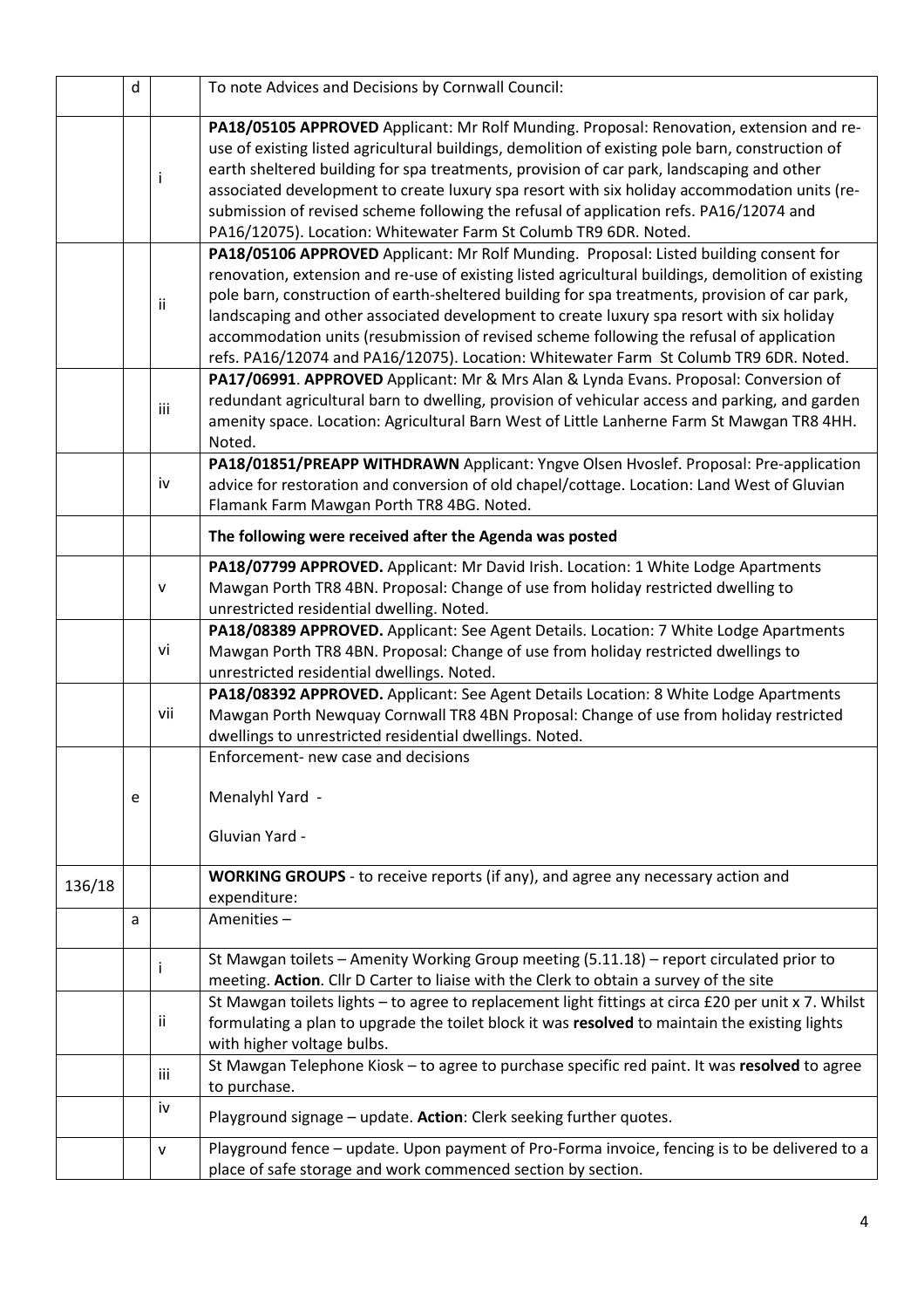|        |                                                                                         |     | Playing Field drainage - update (Report circulated prior to the meeting). Action: Further                                                                                   |  |  |  |
|--------|-----------------------------------------------------------------------------------------|-----|-----------------------------------------------------------------------------------------------------------------------------------------------------------------------------|--|--|--|
|        |                                                                                         | vi  | investigation is required as an existing drain was found to be comprehensively blocked upon                                                                                 |  |  |  |
|        |                                                                                         |     | initial inspection.<br>Repairs to surface under Toddler and Junior Swings. Proposed by Cllr McKenzie and seconded                                                           |  |  |  |
|        |                                                                                         | vii |                                                                                                                                                                             |  |  |  |
|        |                                                                                         |     | by Cllr C Tyson and voted to agree to repair Junior Swings only, at this stage.<br>Transport and Rights of Way - Cllr W Corbett highlighted that there may be an issue with |  |  |  |
|        | b                                                                                       |     | access on the Winsor Lane footpath that will need to be verified.                                                                                                           |  |  |  |
|        | C                                                                                       |     | Beach and Environment -                                                                                                                                                     |  |  |  |
|        |                                                                                         |     |                                                                                                                                                                             |  |  |  |
|        |                                                                                         |     | Silt under Mawgan Porth Bridge - update (circulated prior to meeting). A meeting took place                                                                                 |  |  |  |
|        |                                                                                         |     | on site with landowners, CC Highways, Environment Agency and other interested parties.                                                                                      |  |  |  |
|        |                                                                                         |     | Environment Agency are monitoring.                                                                                                                                          |  |  |  |
|        | d                                                                                       |     | Neighbourhood Plan - Cllr Carter and the Clerk have made some progress with online mapping                                                                                  |  |  |  |
|        |                                                                                         |     | of the Neighbourhood Plan Area.                                                                                                                                             |  |  |  |
|        | e                                                                                       |     | Digital Media for Parish Council - no report.                                                                                                                               |  |  |  |
|        |                                                                                         |     |                                                                                                                                                                             |  |  |  |
| 137/18 |                                                                                         |     | <b>REPORTS FROM MEETINGS:</b>                                                                                                                                               |  |  |  |
|        |                                                                                         |     | Affordable Housing - Meeting has taken place with Cornwall Community Lane Trust. A Housing                                                                                  |  |  |  |
|        | a                                                                                       |     | Need Survey was recommended. It was resolved to defer agreement to the Rural Housing                                                                                        |  |  |  |
|        |                                                                                         |     | Enabler, Cornwall Council to undertake a Housing Need Survey for St Mawgan-in-Pydar at a                                                                                    |  |  |  |
|        |                                                                                         |     | cost of circa £945 until the next meeting.                                                                                                                                  |  |  |  |
| 138/18 |                                                                                         |     | To note and discuss (if appropriate) the correspondence received since the last meeting and                                                                                 |  |  |  |
|        |                                                                                         |     | any associated actions and expenditure:                                                                                                                                     |  |  |  |
|        | a                                                                                       |     | CALC news round-up - 31 October 2018. Noted.                                                                                                                                |  |  |  |
|        |                                                                                         |     | LCAS Risk Topic Update - Tree Liabilities and Cemetery/Memorial Management. Action: Clerk                                                                                   |  |  |  |
|        |                                                                                         |     | to contact Forestry Department to establish whether a Tree Survey might be procured.                                                                                        |  |  |  |
|        | b                                                                                       |     | Cemetery and Memorial Management regulations to be studied and recommendations                                                                                              |  |  |  |
|        |                                                                                         |     | highlighted in the Burial Regulation and Fees Annual Review in December.                                                                                                    |  |  |  |
| 139/18 |                                                                                         |     | <b>FINANCE and LEGISLATION:</b>                                                                                                                                             |  |  |  |
|        | a                                                                                       |     | To note any income received: Burial plot reservation - £300, Burial fee £250, Bank Interest -                                                                               |  |  |  |
|        | £1.78. Noted.                                                                           |     |                                                                                                                                                                             |  |  |  |
|        | b                                                                                       |     | Budget monitoring report for first half of 2018 - to accept and Chair to sign (circulated prior to                                                                          |  |  |  |
|        | meeting). It was resolved to accept and was duly signed by the Chair after the meeting. |     |                                                                                                                                                                             |  |  |  |
|        |                                                                                         |     | Draft Budget proposal 2019/20 - To review and discuss the budget prior to setting the precept                                                                               |  |  |  |
|        | c                                                                                       |     | for 2019/20 at the December meeting (details circulated prior to meeting). The Clerk                                                                                        |  |  |  |
|        |                                                                                         |     | confirmed that in drafting the budget, monies have been set aside for a toilet upgrade and                                                                                  |  |  |  |
|        | d                                                                                       |     | playground surface repairs.                                                                                                                                                 |  |  |  |
|        |                                                                                         |     | Miscellaneous Running Costs - to agree to pay                                                                                                                               |  |  |  |
|        |                                                                                         |     | Church Clock Maintenance 2018 - £150. Proposed by Cllr C Tyson and seconded by Cllr G                                                                                       |  |  |  |
|        |                                                                                         |     | Jennings and resolved to agree.                                                                                                                                             |  |  |  |
|        |                                                                                         | ij. | Fountain Cleaner 2018- £50. Proposed by Cllr C Tyson and seconded by Cllr G Jennings and<br>resolved to agree.                                                              |  |  |  |
|        | e                                                                                       |     | Moneysoft Payroll 20 - to agree to renew licence in the sum of £68+vat. Cllr W Corbett                                                                                      |  |  |  |
|        |                                                                                         |     | proposed, and Cllr G Jennings seconded, and it was resolved to agree.                                                                                                       |  |  |  |
|        | f                                                                                       |     | CALC Standing Orders Workshop - to agree to 2 participants attending at £30+VAT each. Cllr G                                                                                |  |  |  |
|        |                                                                                         |     | Jennings proposed, and Cllr C Tyson seconded, and it was resolved to agree.                                                                                                 |  |  |  |
|        |                                                                                         |     | Cllr W Corbett left the meeting at this juncture                                                                                                                            |  |  |  |